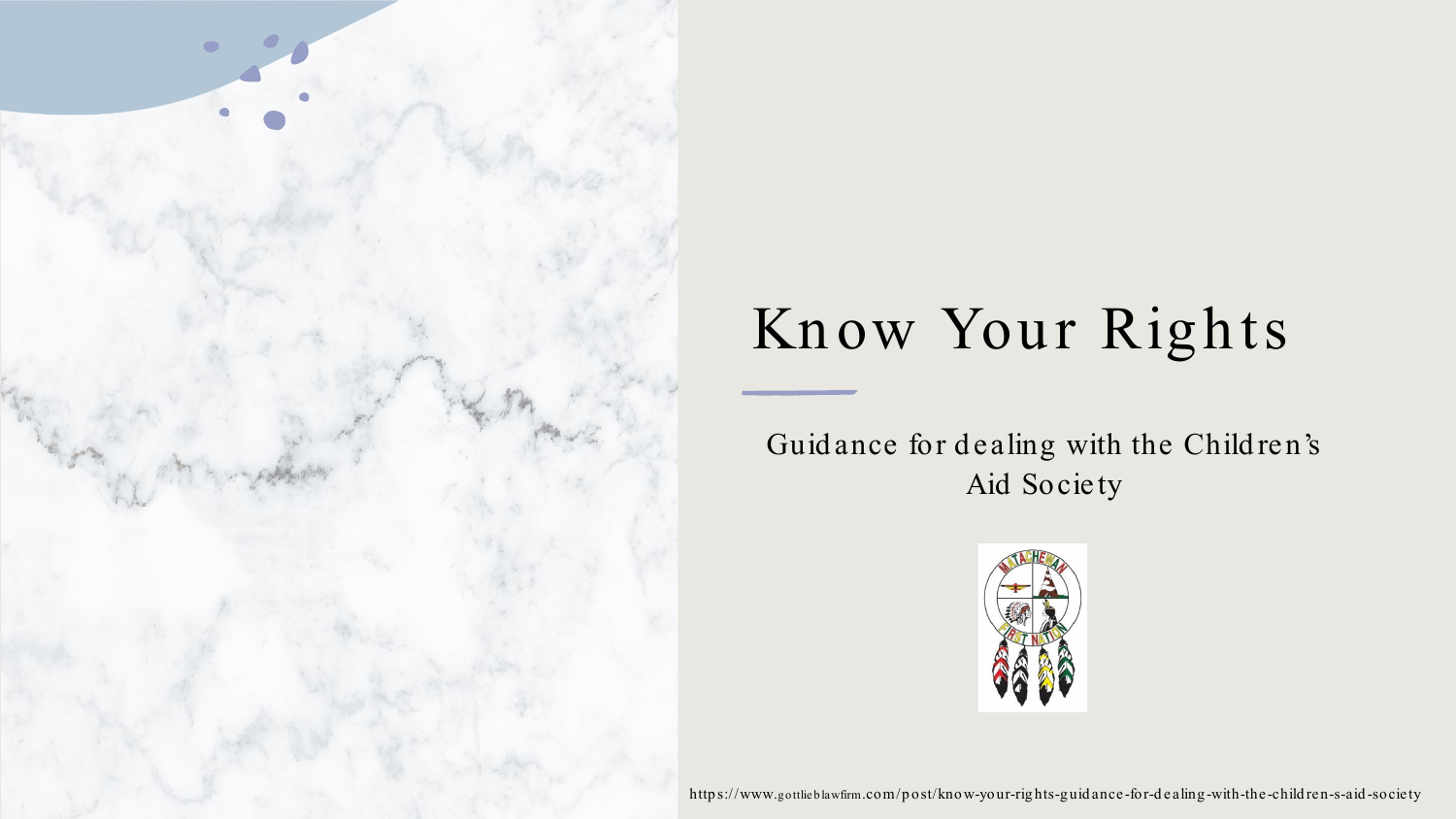

## Triggers for a CAS investigation

- $\Box$  CAS typically gets involved with a family when a concerned party -- or a child reports that the children may be at risk of harm due to neglect by the parents, physical, emotional or sexual abuse or a caregiver's addiction issues.
- $\Box$  A negative life event frequently triggers CAS's involvement with a family. Often, it's something beyond the parents' control, such as the loss of employment or housing, mental health issues or financial distress.
- $\Box$  Regardless of why a CAS investigation is triggered, going through one can be intimidating and extremely stressful for the entire family. If a child in your care has come to the attention of the CAS, having a Band Representative on your side can help you navigate the complex process and protect your rights.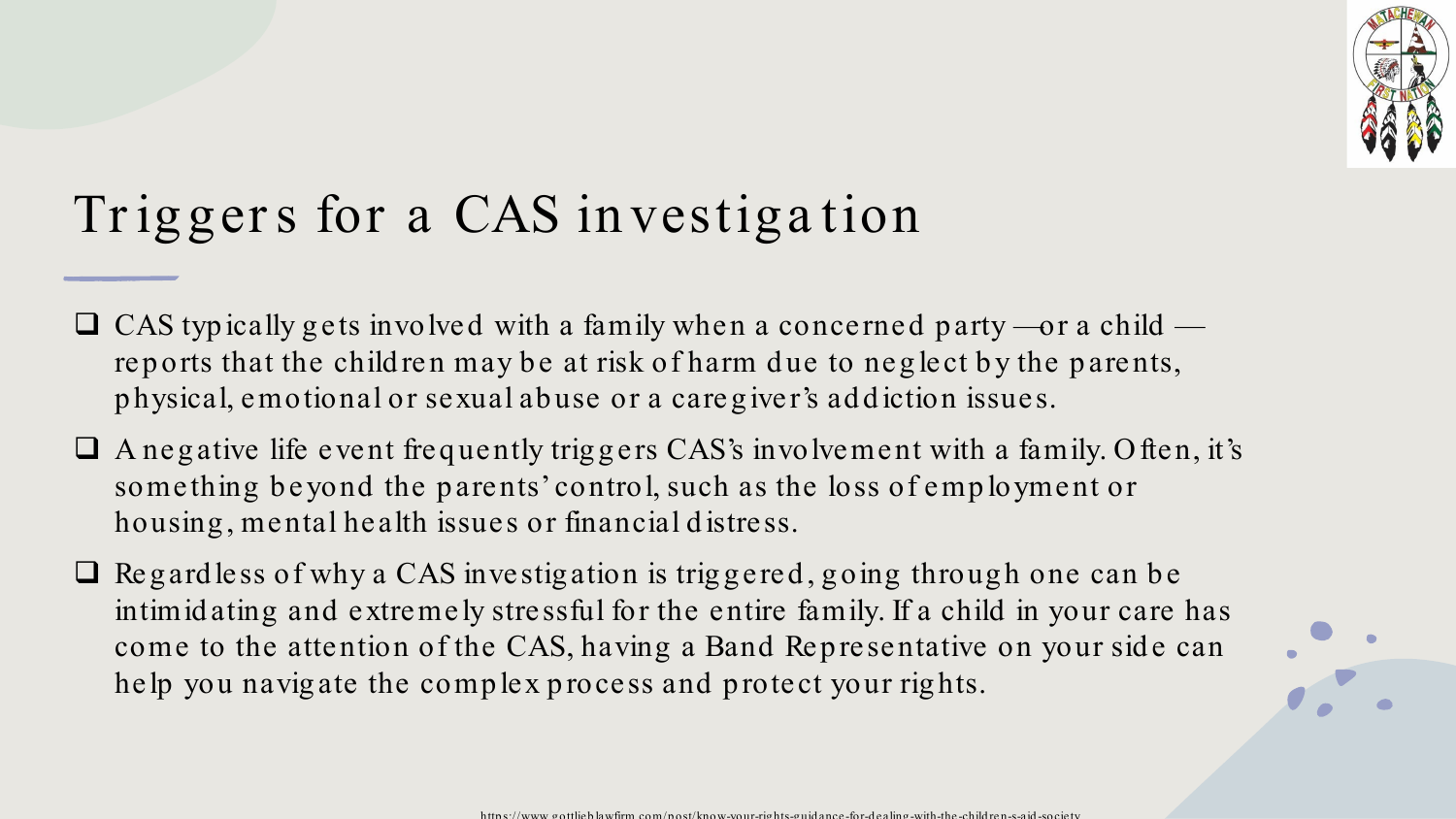

### What to expect if CAS contacts you

- $\Box$  When CAS receives a report about a child who may be at risk, the agency assigns a child protection worker to investigate the allegations. In addition to interviewing the care givers, the worker may also speak to the children, teachers, members of the extended family and anyone else who can provide significant input into the inve stig ation.
- $\Box$  For instance, if the CAS receives a referral from your son's teacher because of his inconsistent record of attending school, a worker will reach out to you for an explanation. There may be legitimate reasons for the absenteeism, but parents or guardians will need to satisfy the agency's concerns once the wheels are in motion. If they can't, CAS continues its investigation to determine the underlying cause. Depending on the severity of the allegations, CAS may petition the court to remove the child ren from the ir home.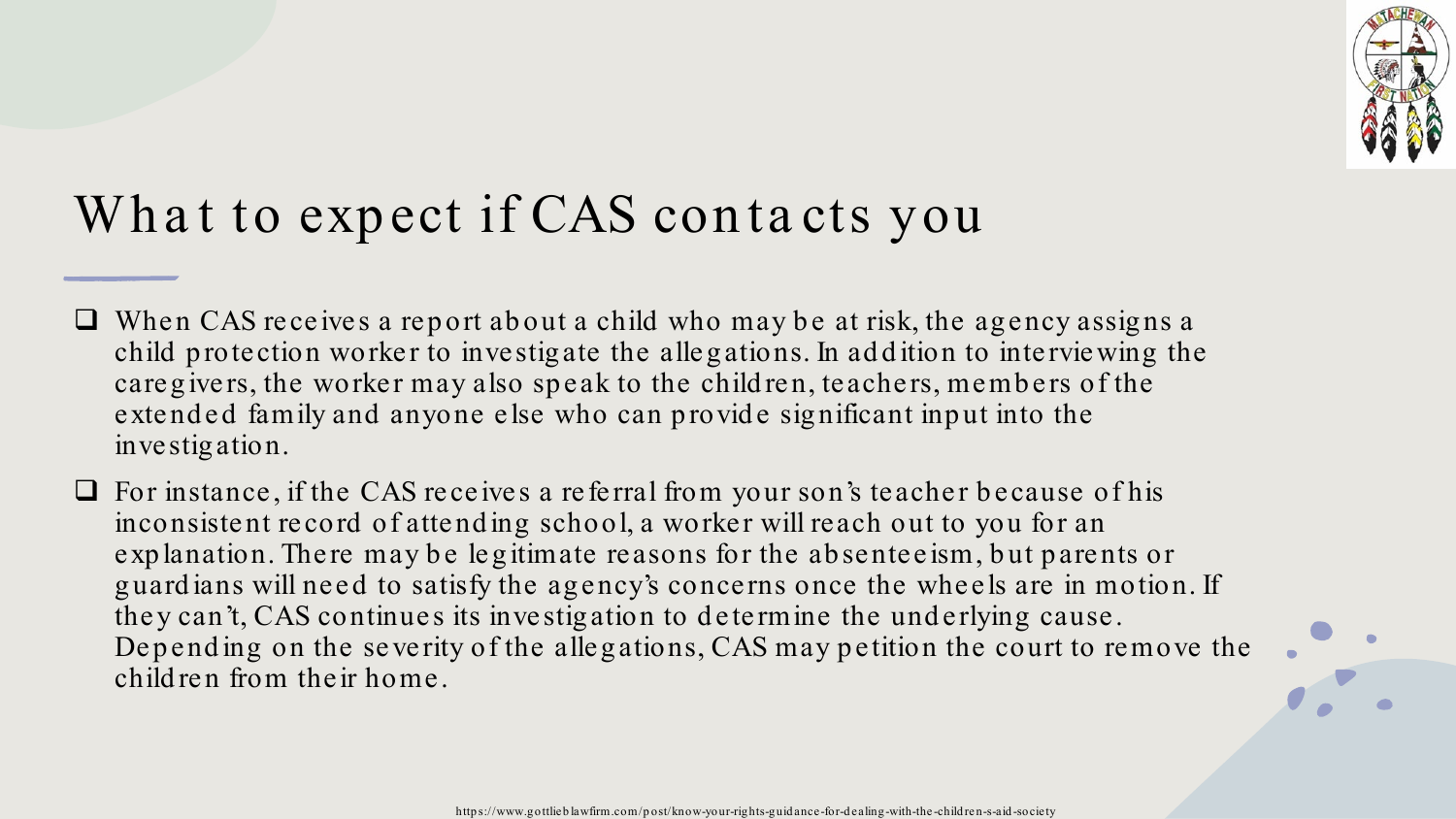

## Your legal rights-what you know can hurt you

- $\Box$  When a child protection worker shows up at your house, they wear two distinct conflicting —hats. One is of a supportive resource who can help your family through a period of crisis. The other is that of an investigator who has the power to remove your child ren from the home.
- Sometimes, a family works voluntarily with the CAS, but even if there is an agreement to accept the services or programs they recommend, it's critical to remember that any information you give to a CAS worker can be used to build a case against you.
- When parents are in the midst of a stressful situation, it can be tempting to open up to a child protection worker who appears to have your best interests at heart. But this isn't ne ce ssarily in your or your child re n's b e st inte re sts.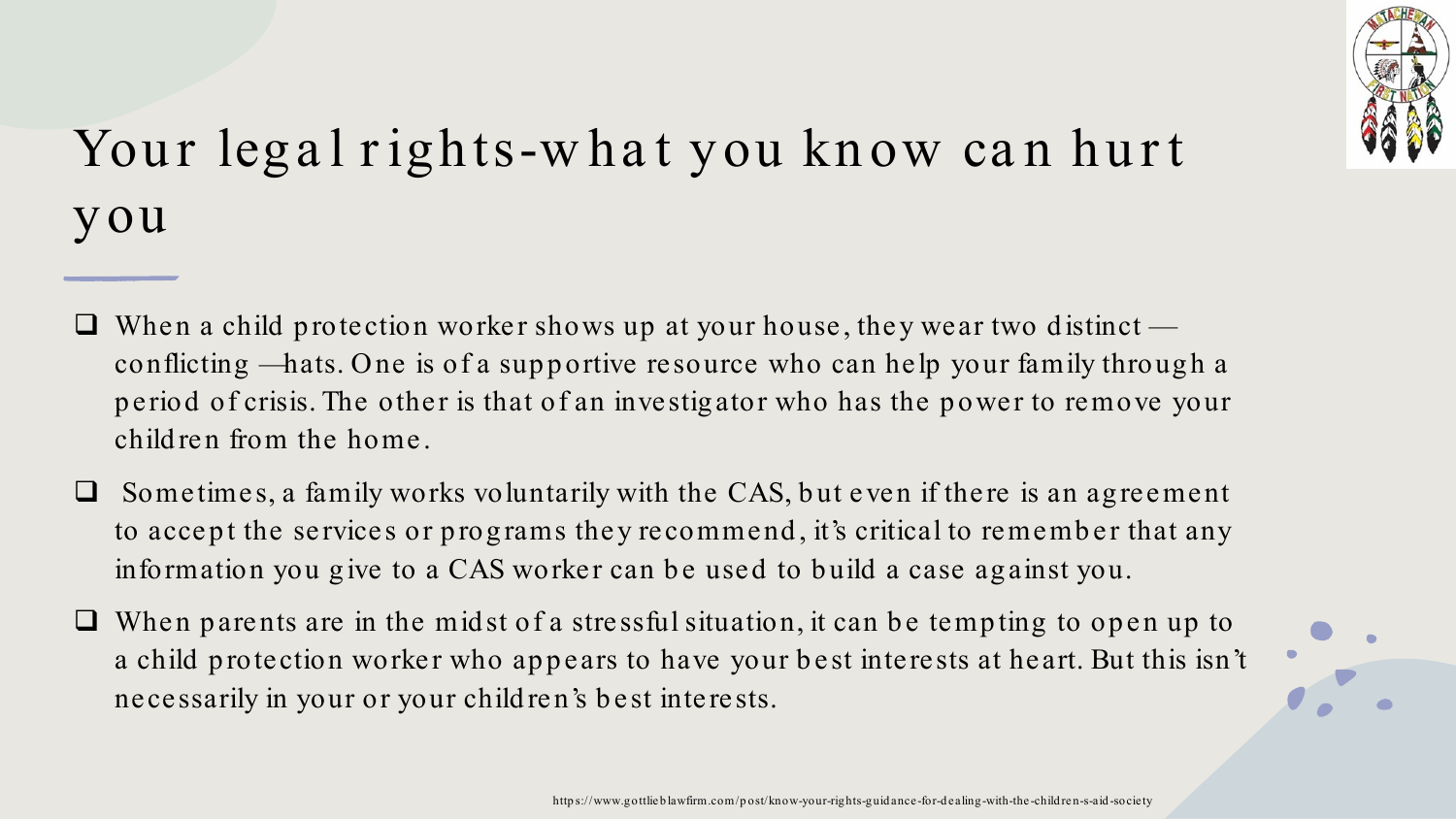

#### Common missteps in CAS interactions

Parents and caregivers should be careful to avoid these common missteps in their interactions with CAS workers:

1: Child protection workers are not your friends. Regardless of how warm and supportive they are, a child protection worker's priority is to ensure the safety of your children. Anything you say during an interview can be used against you later in court.

2: Disrespecting the CAS worker. Don't argue, use foul language or otherwise appear uncooperative. Your best chance for a successful resolution is to appear cooperative and keep an open mind to the worker's suggestions, all subject to legal direction.

3: Going it alone. Parents who don't get legal advice before following a worker's suggestions often set themselves up for failure.